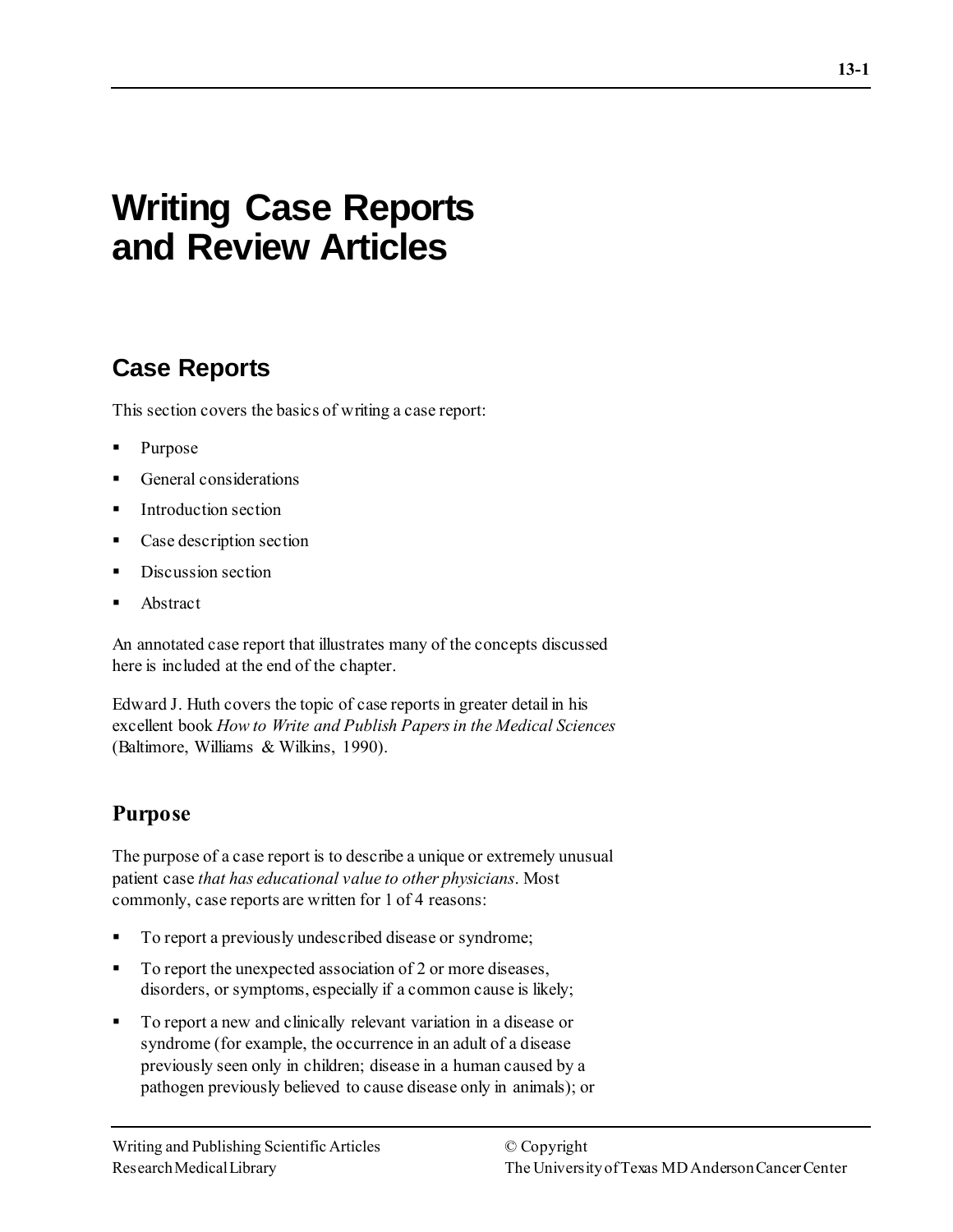To report unexpected events encountered while treating a patient (for example, new beneficial or adverse effect of a drug).

Some journals also publish case reports on the use of radiologic imaging, pathologic analysis, or new technology to resolve diagnostic dilemmas and on new uses for existing therapies.

### **General Considerations**

An essential step in deciding to write a case report is to perform a thorough literature search to determine that the case is in fact unique or extremely unusual. You should keep track of where and how you searched so that you can report this information in your manuscript. The staff of the Research Medical Library can help you with your literature search if you need guidance or assistance.

You should also review the author instructions as well as recent issues of journals in which you would like to publish to find out what kinds of case reports, if any, those journals publish. Some journals publish cases as letters to the editor; others use the Introduction, Case Description, and Discussion format described below.

Because anyone familiar with a particular patient's case will likely recognize who is being discussed in the case report, many journals require that the consent of the patient or his or her family be obtained before the report can be published. All journals require that permission be obtained to publish recognizable photographs of a patient. Placing a black bar over a patient's eyes in a photograph is no longer considered adequate to disguise the patient's identity; the patient's or family's consent will still be needed in such circumstances.

The patient should be referred to throughout the article as "the patient" or as "he" or "she" and never as "the case." (It is fine to say, "We report the case of a patient with . . . .") The patient's medical record number, name, or initials should never be mentioned (and such identifiers should be deleted from radiologic images or other figures used to illustrate the case).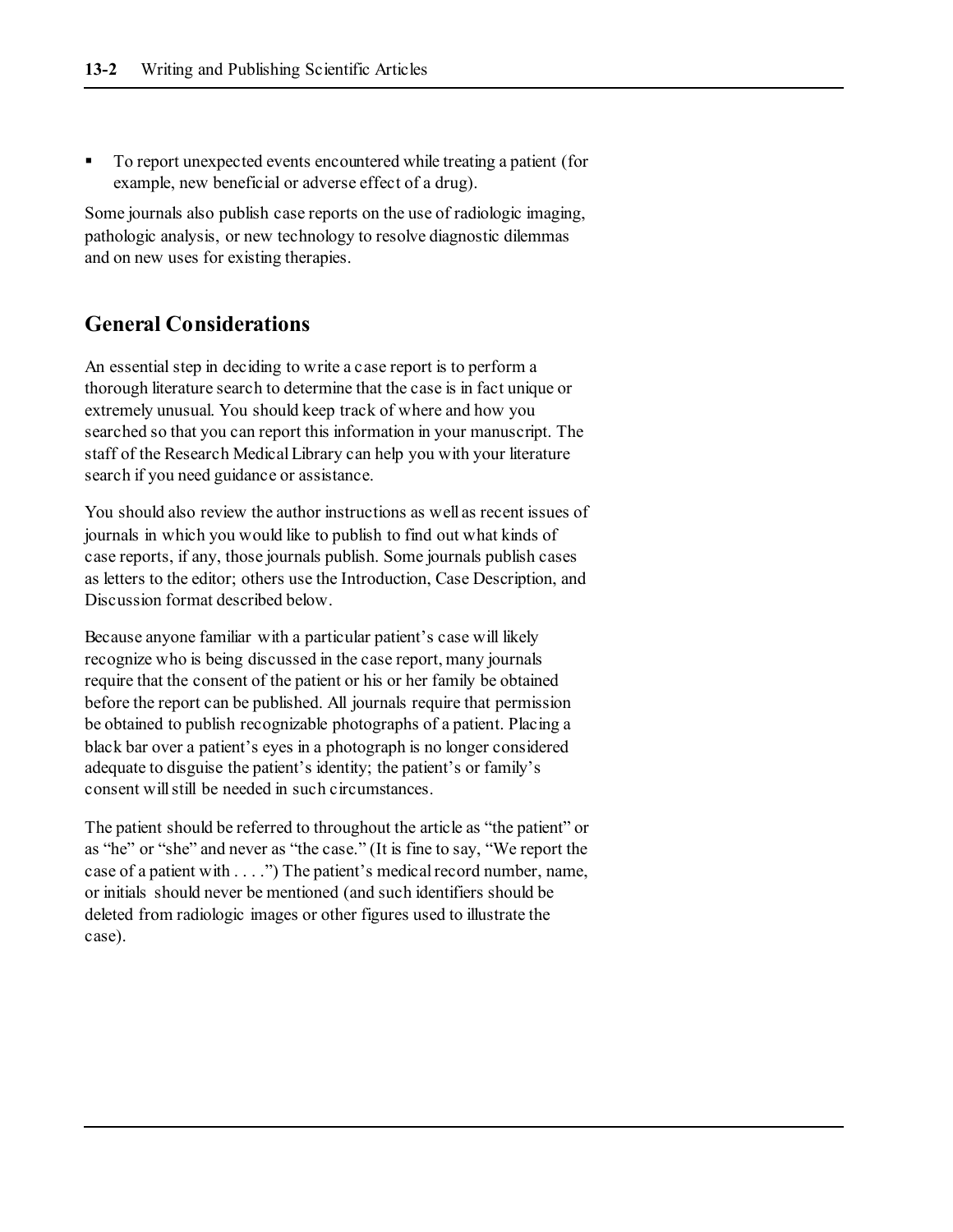## **Introduction Section**

The Introduction section of your case report should establish the rationale for reporting the case, including its importance. The references that support the rationale should be cited; if appropriate, you can cite review articles instead of individual cases or studies to minimize the number of references. (Many journals have strict limits on the number of references permitted in case reports.)

The Introduction should end with 1 or 2 sentences stating the purpose of the case report. This statement should answer 2 questions: why is this case being reported, and how does it contribute to medical knowledge (in other words, what will readers get by reading it)?

The following example answers these questions well:

Although peripheral arthritis is the most common extraintestinal manifestation of inflammatory bowel disease, it is very rarely addressed in the orthopaedic literature. The overwhelming majority of patients with inflammatory bowel disease present with gastrointestinal symptoms and do not have any joint involvement until much later. We present the case of a patient who had joint pain and swelling but lacked any sign of gastrointestinal involvement. After 5 months of workup, the patient was diagnosed with Crohn disease, and the joint symptoms improved with appropriate medical treatment. We believe that inflammatory bowel disease should be considered in the differential diagnosis of joint pain and swelling. (From Olszewski MA et al. Knee pain and swelling due to Crohn disease. J Bone Joint Surg Am 87:1844–1847, 2005.)

## **Case Description**

The next section is a description of the case being reported. This section is typically labeled "Case Report," "Case History," or "Case Description" (depending on journal style).

The Case Description section should tell a story. You should include all relevant data to enable readers to understand the case and understand how you reached the diagnoses and treatment decisions, but you should omit details not directly relevant to the decisions or outcomes.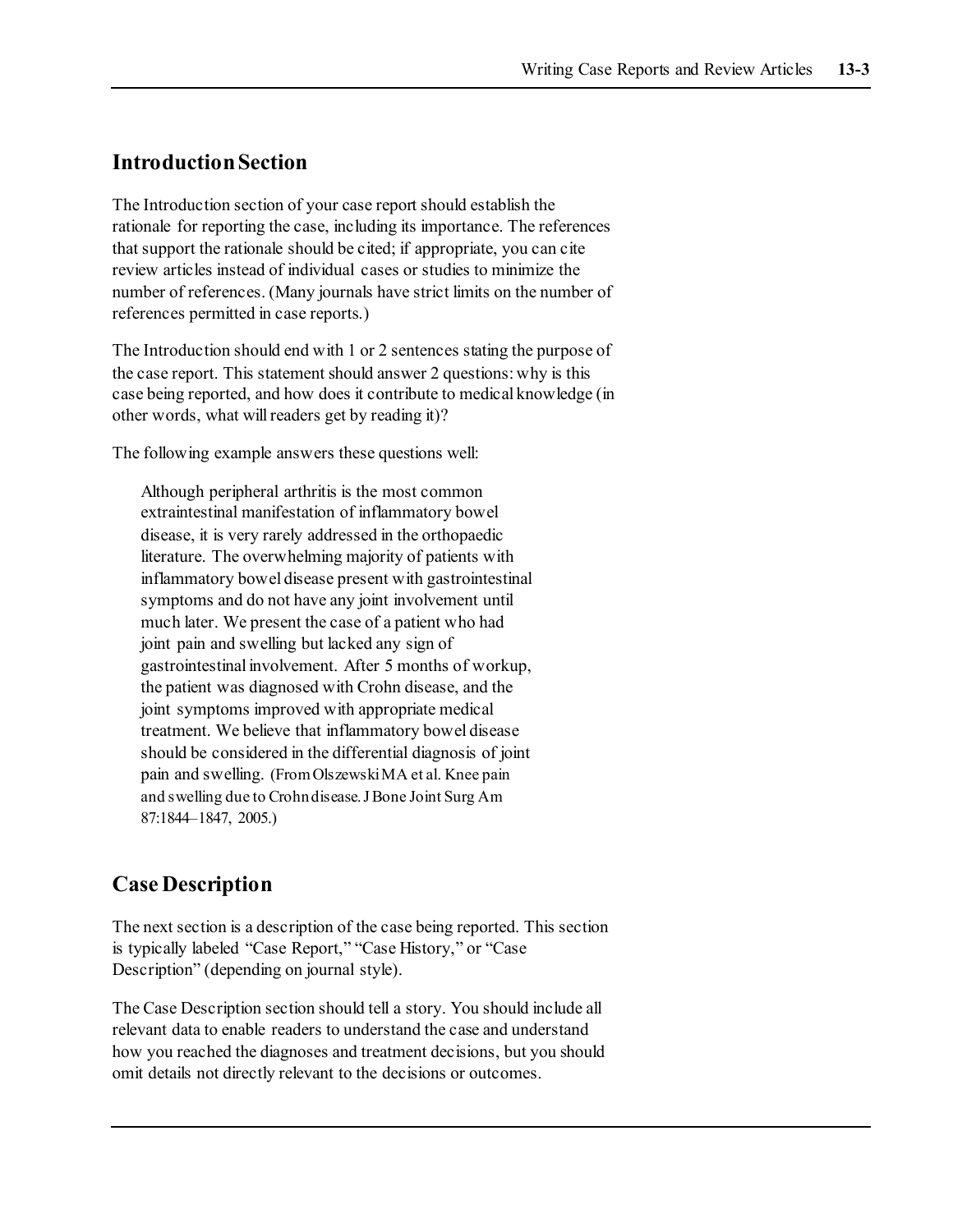The case is usually presented in chronological order. It is important to keep the time frame clear for readers, especially if the case starts with referral to our institution and then requires a jump back in time to events that happened earlier. If the patient was treated at multiple institutions, you should make clear what was done at our institution.

The best sequence in which to present the details of the case will of course depend on the particular case, but a common order for a case report is:

- 1. Presenting signs, symptoms, and complaints;
- 2. Relevant medical history and relevant family medical history;
- 3. Other personal history relevant to the case (for example, tobacco use in a patient with lung cancer);
- 4. Medications being used;
- 5. Relevant results of physical examinations, laboratory tests (include normal range for unusual tests), and radiologic imaging;
- 6. Differential diagnosis and preliminary diagnosis if different from final diagnosis (and any tests and treatments resulting from the preliminary diagnosis);
- 7. Final diagnosis (and how it was determined);
- 8. Treatments;
- 9. Outcome;
- 10. Follow-up to present.

If the case requires reporting many data, a table may be an efficient way to present those data.

Cases that focus on histopathologic findings, results of specialized laboratory studies, and/or genetic findings may need separate sections for those findings (such sections typically appear after the Case Description section or as subsections of the Case Description section) or even separate Methods and Results sections if the tests are unusual or uncommon.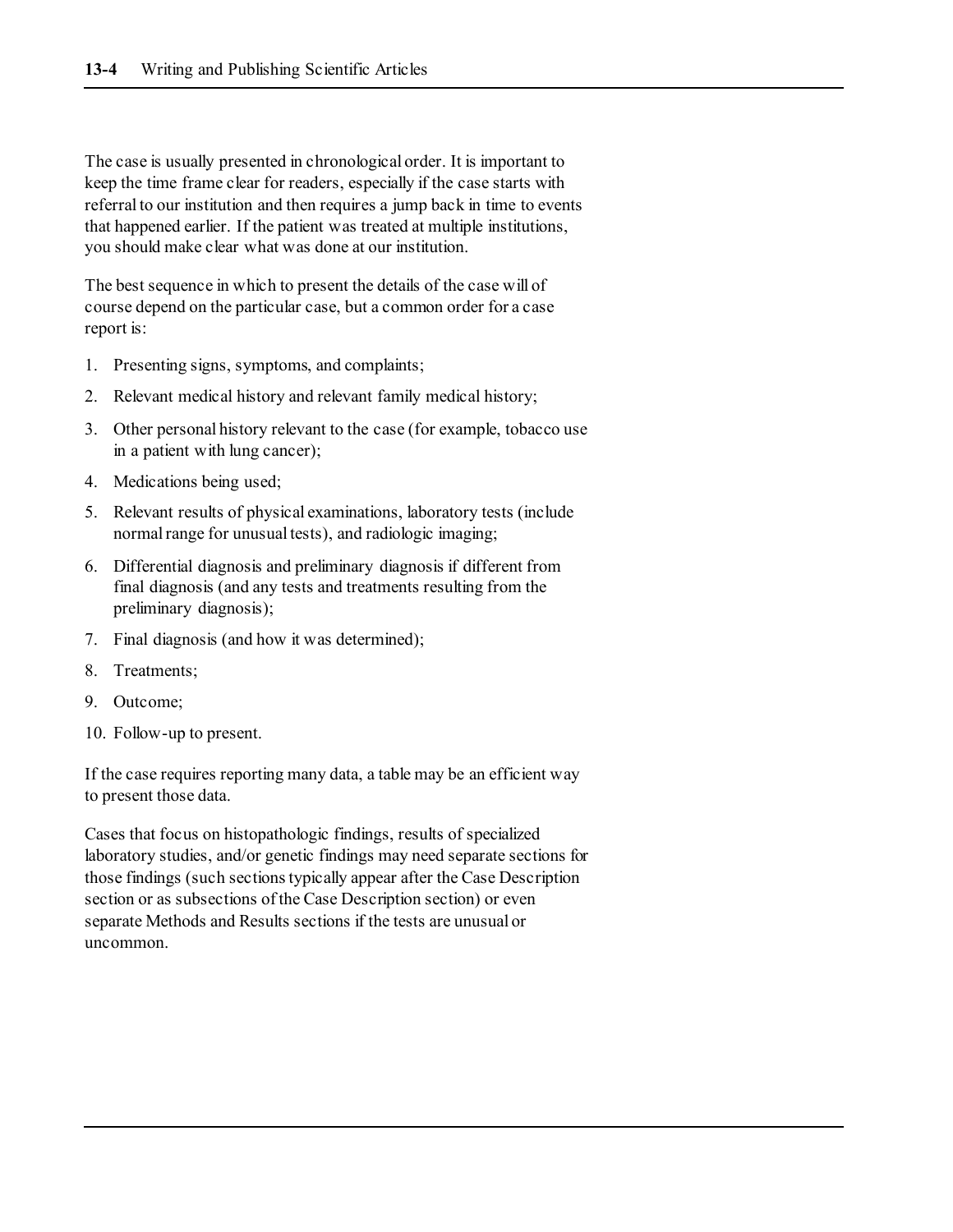#### **Discussion Section**

The Discussion section interprets the case for readers, convinces readers that your diagnoses and interpretations are correct, and states the implications of the case. If you claim that your case is the first such case reported, you should also describe your literature search in this section (including what languages of publications you considered). [Note: It is always safest to add "to our knowledge" to any claim of being first.]

If other related cases have been reported, you should indicate in the Discussion how they are similar to and different from your case.

This section is also where you convince readers that your diagnosis or interpretations are correct and show that you considered other possibilities. If applicable, you should briefly discuss the differential diagnosis, including how you know your diagnosis is the correct one and why other possible diagnoses were rejected. (For an example, see the annotated case report at the end of the chapter.) You should always be sure to address any evidence that contradicts your diagnosis or interpretations.

The Discussion should also make clear your take-home message for readers. What should they consider doing differently as a result of reading this case (for example, when encountering a particular set of symptoms and test results in a particular patient setting, should they consider an additional diagnosis or a new treatment)? Or what shift in medical or scientific knowledge is suggested by this case, and what is the next step in advancing that knowledge?

### **Abstract**

Many journals require a brief abstract for each case report. The Abstract of a case report is usually unstructured (that is, contains no subheadings) and consists of 1 short paragraph. The Abstract should summarize the key points in the case, including the purpose (from the Introduction), unique features, final diagnosis, treatment, outcome (all from the Case Description), and take-home message of the case (from the Discussion). The Abstract should not include statements such as "X will be described" or "Y will be discussed"; these are not helpful to people reading your Abstract on-line.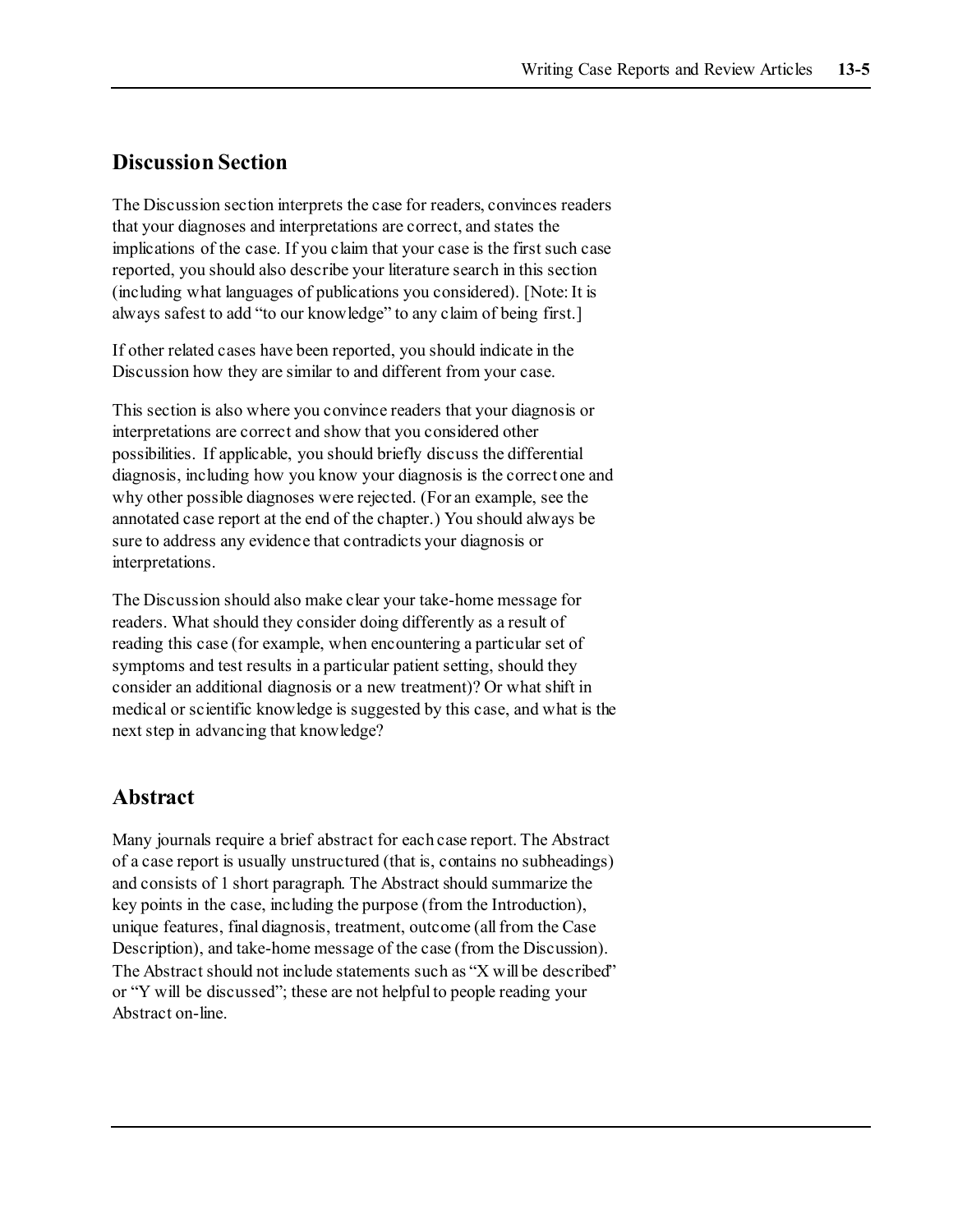### **References for This Section**

Huth EJ. How to Write and Publish Papers in the Medical Sciences. 2nd edition. Baltimore, Williams & Wilkins, 1990.

Iles RL. Guidebook to Better Medical Writing. Olathe, KS, Island Press, 2004.

Buckingham TA. Publication of case reports. Writing Medical and Scientific Papers 2(2):3–4, 2000 (electronic newsletter available at http://www.lifescipub.com/vol2\_no2.htm; accessed July 13, 2005).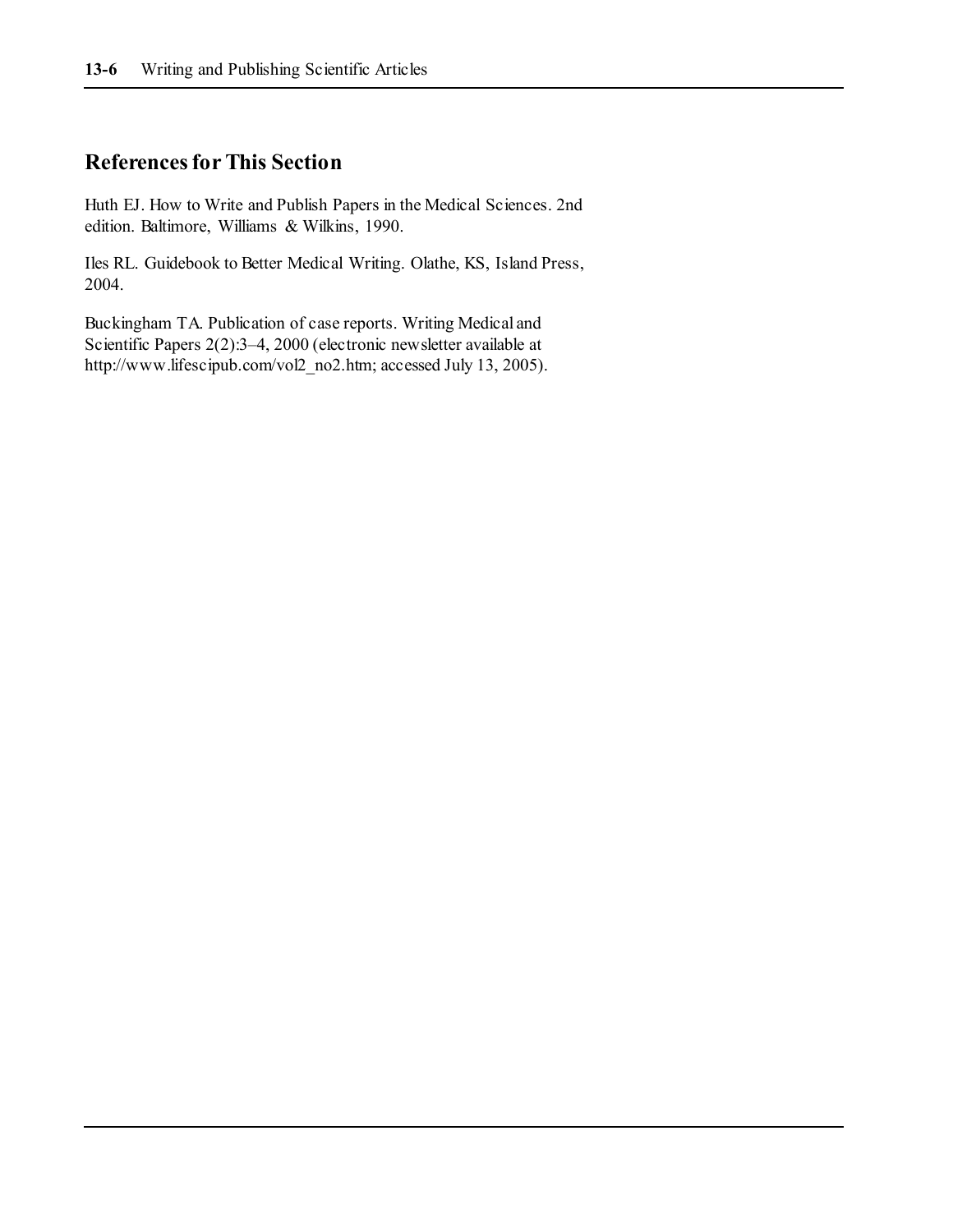# **Review Articles**

A good review article summarizes, synthesizes, and critiques the literature on a topic. Review articles may be descriptive—providing an overview of a topic or field, similar to a chapter in a textbook—or evaluative—analyzing data from many sources to answer a research question—or somewhere in between.

This section covers the basics of writing a review article:

- Defining purpose, audience, and scope
- Collecting the literature
- Writing the introduction section
- Writing the main text
- Citing references
- Writing the abstract

A well-written sample review article is included at the end of the chapter.

## **Defining Purpose, Audience, and Scope**

Before you begin writing a review article, you must define your purpose, audience, and scope. In many cases, review articles are written in response to an invitation from a journal's editor. In those cases, the invitation usually defines the purpose, audience, and scope—but if it does not, you should call or e-mail the editor to clarify them. If you are writing an unsolicited review article, call or e-mail the editor of the journal you want to submit it to and ask whether such an article would be welcome. If the journal has requested a review on the same topic from another author recently, the editor probably won't be interested in your article (and you can save time by immediately preparing to submit it to another journal). If the journal is interested, the editor can help you focus the article to better meet the journal's needs.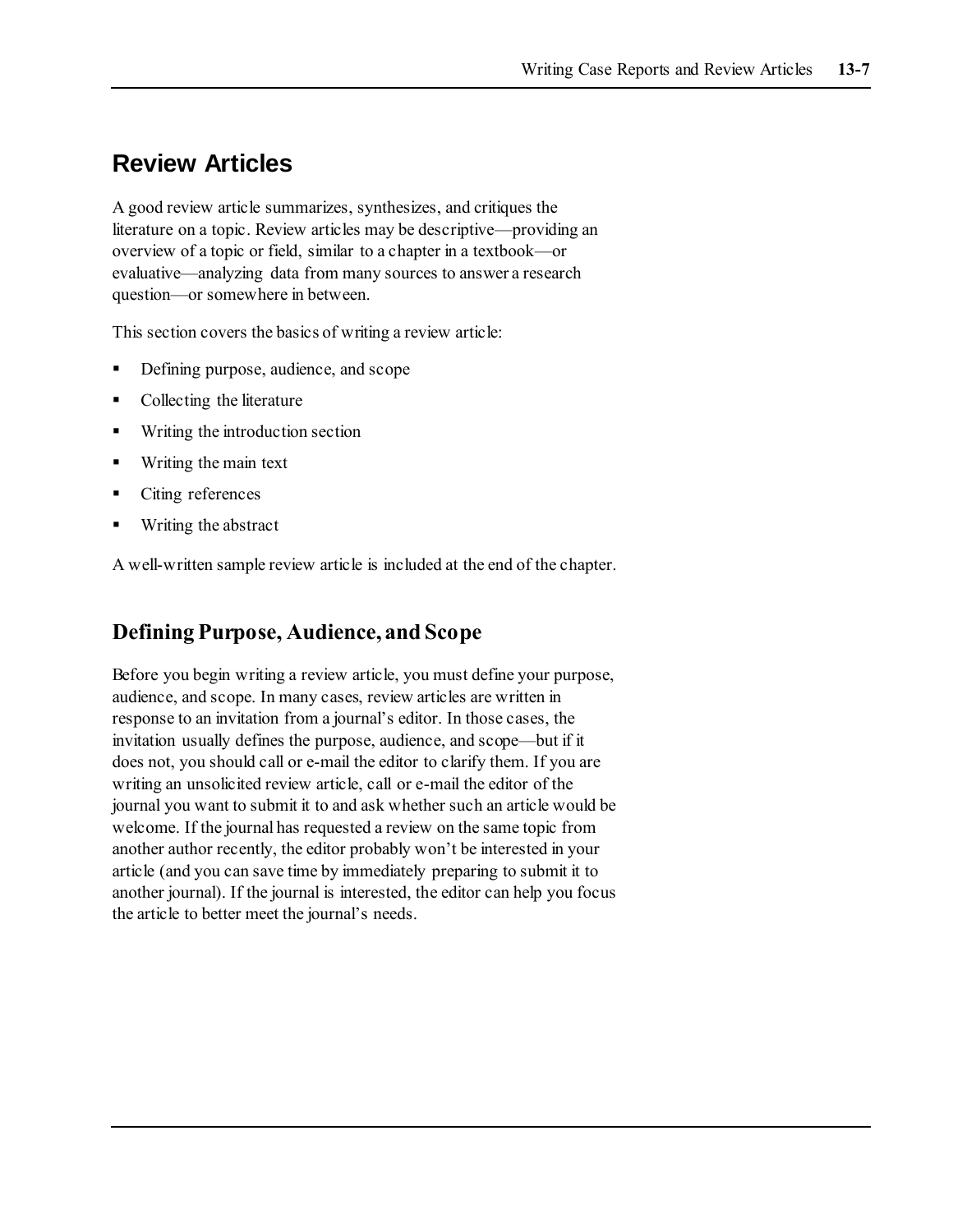#### **Collecting the Literature**

Be systematic in determining which studies you will discuss in your review article. Determine the criteria for inclusion and exclusion ahead of time, and be prepared to describe what literature you reviewed in the article itself (e.g., language, years, databases searched, and any other inclusion or exclusion criteria). You may wish to consult colleagues or a medical librarian to help you formulate your search criteria and identify relevant studies.

Be sure to include relevant information about all sides of an issue, even if you don't agree with some sides.

Keep copies (paper or electronic) of all articles you use in writing your review. This will make it easier to answer any questions that may arise during preparation or review; to help you double-check descriptions in your paper to ensure you have not inadvertently copied the wording of the original; and to verify the accuracy of your references.

#### **Writing the Introduction Section**

Begin the introduction by briefly establishing the need for the review article. For example, is there debate over the best way to treat a disease? Have there been many recent advances in a field—many of which may not be widely known?

Next, state the purpose of your article. The purpose could be to answer a specific question, to provide an overview of a topic or field, or to do something else. In addition to describing what your article will cover, it may be appropriate to say what your article will not cover (and where this can be found). Be sure that the stated purpose is broad enough to encompass all the material you plan to include but does not promise more than your article will deliver.

#### **Writing the Main Text**

Be sure you include information to cover all aspects of your stated purpose, but don't include information not related to the stated purpose.

Make an outline of the main points you plan to cover. Once you've decided on a logical order, the outline can guide you in writing subheads. Chronological order—the order in which information was discovered or the order in which information will be used—works well in many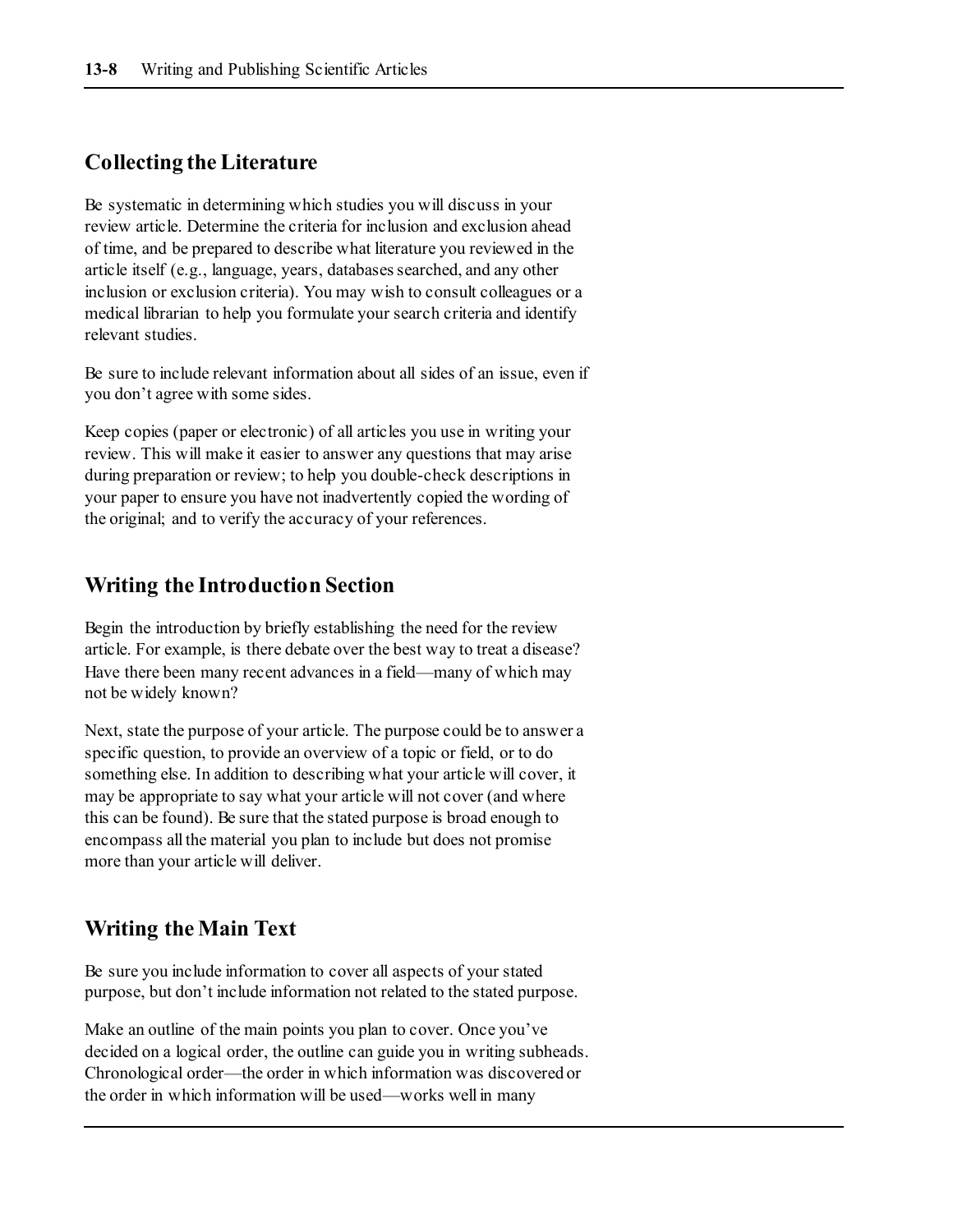articles. For example, in a clinical review of gastric cancer, you might use the order introduction, etiology, diagnosis, treatment of disease (by stage), follow-up, and conclusions.

Use subheads generously, but don't use so many that each section contains only one or two paragraphs. Think about the broad topics readers would want to be able to find information about quickly, and make these your top-level subheads. But don't use subheads that are so broad that they essentially repeat the title of the article.

For each section, summarize the major points of relevant studies in your own words. Don't give lots of details on individual studies in the text; if details on multiple studies are needed, present them in tables. In the text, focus on the conclusions of those studies and how the studies agreed with or differed from each other. If you disagree with the conclusions of a study's authors, diplomatically explain why. Above all, let the readers know what you think they should get out of the information—that is, give them the take-home message. For example, if some studies showed a benefit from a treatment and others showed no benefit, should the treatment be used in general practice, only in clinical trials, or not at all? If there is not enough information available to draw conclusions, acknowledge that. Always remember, a review article should not be just a collection of abstracts or summaries of previously published studies rather, it should help readers understand what those studies, considered together, mean.

Make sure all information in a section relates to the topic of that section. For example, readers would not expect to find information on diagnostic imaging in an "etiology" section.

Don't use the same wording as other authors when talking about their findings. Put the information into your own words. And don't paste material you prepared for another article into your review. If the material is relevant, boil the information down to the essential facts, and use new words to describe them.

Use transitional words and phrases between sentences, paragraphs, and sections. This takes some of the burden of interpretation off the readers. For example, if 2 studies' findings disagree, you might use the phrase "in contrast" or "on the other hand" to introduce the second study—that warns the readers to expect differences between the 2 studies' findings.

Identify any remaining gaps in knowledge, and if appropriate, suggest avenues of research to fill those gaps. If you are aware of ongoing or planned studies that address these gaps, consider mentioning the studies.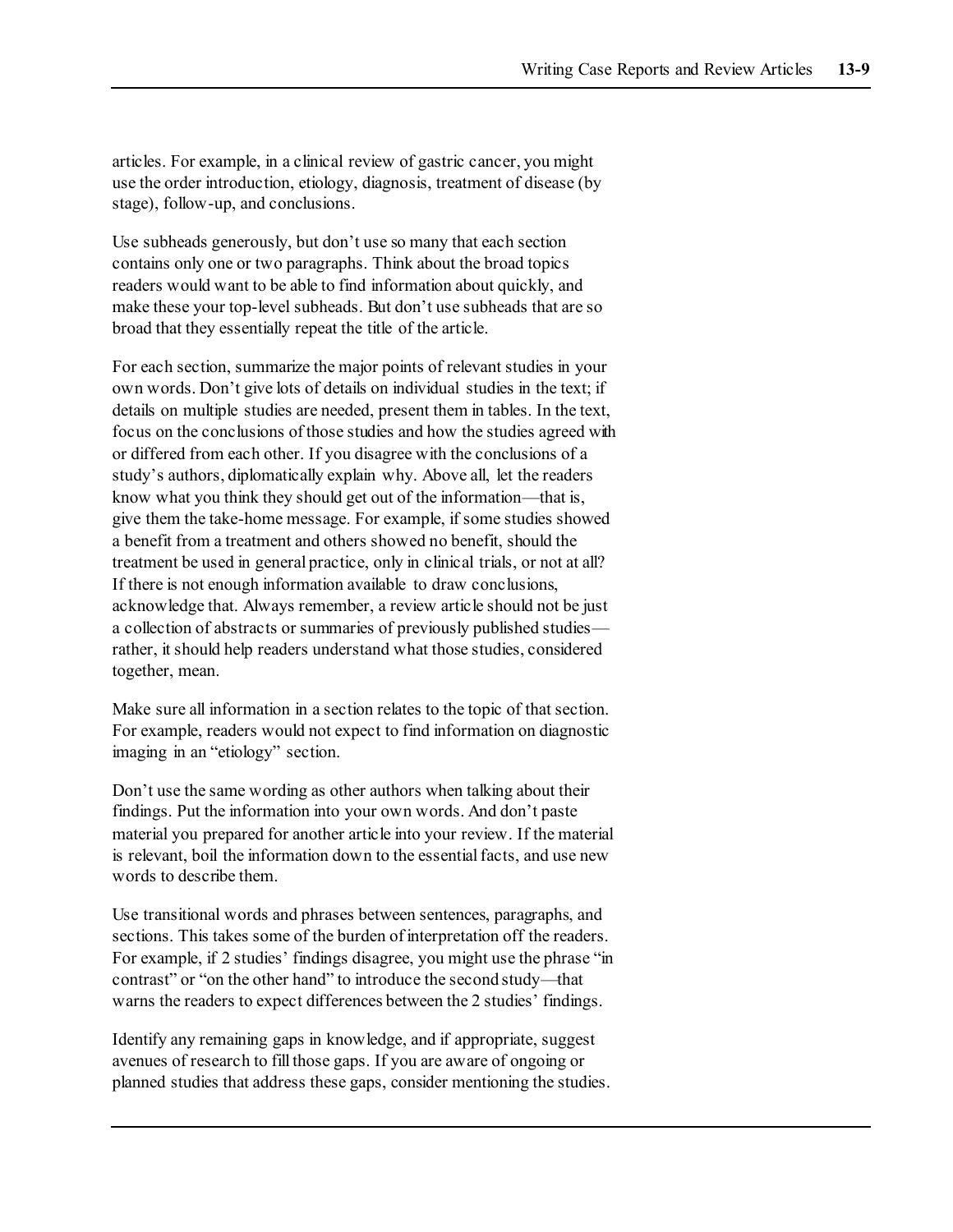End with a conclusion that is based on the material you have presented. If your purpose was to answer a question, give the answer that the review has led you to. If your purpose was to encourage certain practices, state what practices you believe should be followed.

## **Citing References**

Use EndNote or other reference management software to simplify the processes of citing references in the text and preparing the reference list. Copying the citations directly from PubMed can help ensure their accuracy—but regardless of what methods are used, you are responsible for the accuracy of all your references.

Whenever possible, cite original sources rather than secondary sources (for example, cite papers about individual studies rather than someone's review article that discussed several studies). Secondary sources aren't always accurate.

Follow the publisher's guidelines for citation and reference styles.

## **Writing the Abstract**

Follow the publisher's instructions for what type of abstract, if any, to include and how long the abstract should be. If an abstract is required, include the purpose of your article and the take-home message from the major sections plus the conclusion. Avoid nonhelpful statements such as "The options for therapy will be discussed" or "The controversies will be reviewed."

### **Miscellaneous Advice**

For a requested review article, it's important to meet the deadline in the request letter and to stick to the topic requested. If you find that you will not be able to meet the original deadline, contact the person who issued the invitation before the deadline passes to negotiate a new due date. If you find that you cannot address the topic requested but have ideas on something else that would be useful, contact the requestor immediately to discuss your ideas.